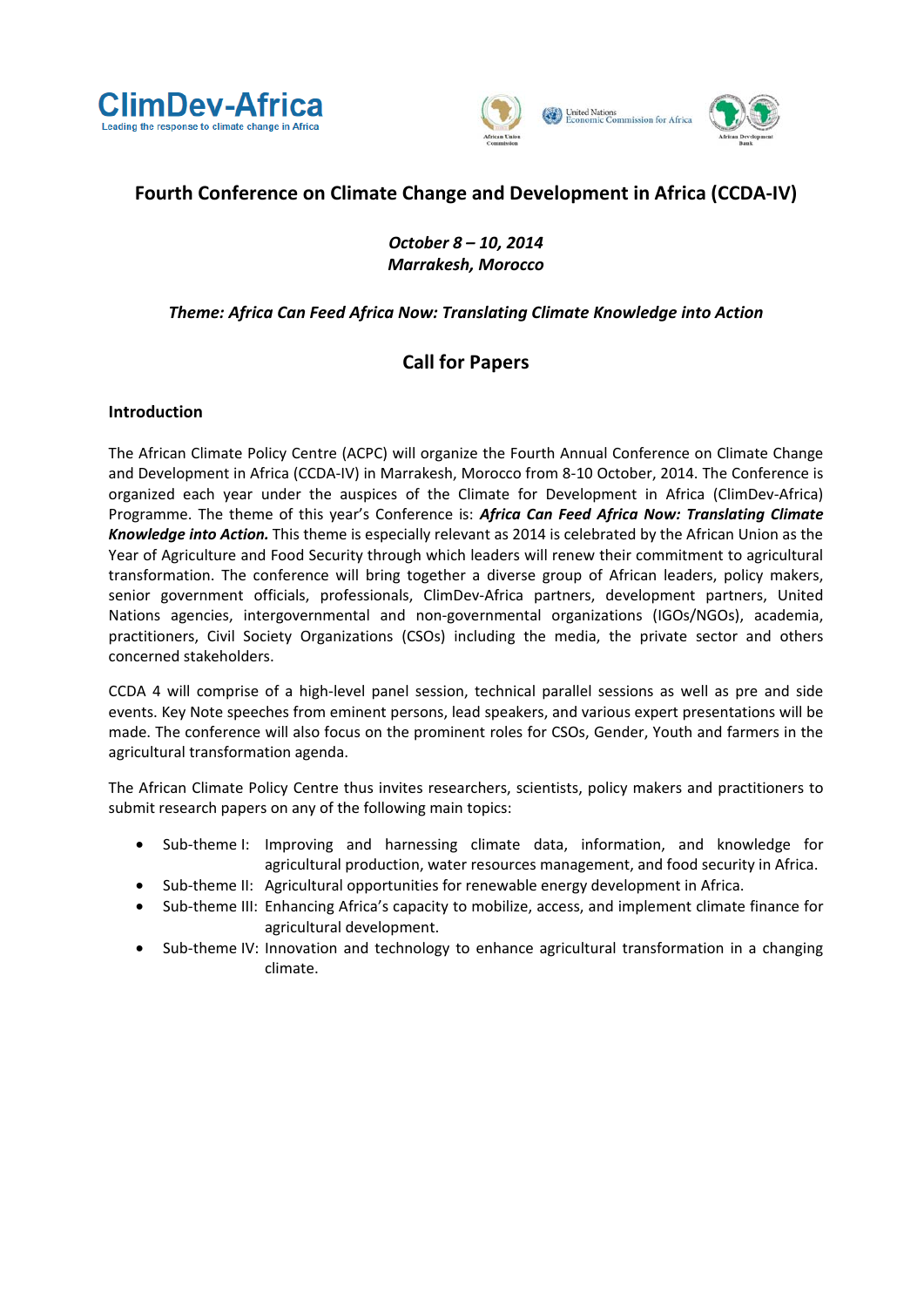# **Sub-Themes and Topics of the Conference**

| Sub-theme 1 | Climate data, information and knowledge for agricultural production, water<br>resources management and food security.                    |                                                                                                                                                             |
|-------------|------------------------------------------------------------------------------------------------------------------------------------------|-------------------------------------------------------------------------------------------------------------------------------------------------------------|
|             | Topic 1.1                                                                                                                                | Improving capacity of climate knowledge management, forecasting<br>and projection, and early warning and disaster management in the<br>agricultural sector. |
|             | Topic 1.2                                                                                                                                | Climate impacts and trends in agricultural production systems:<br>options to enhance response through timely climate information at<br>all levels.          |
|             | Topic 1.3                                                                                                                                | Harnessing ecosystems and natural capital to enable Africa to<br>sustainably feed itself.                                                                   |
|             | Topic 1.4                                                                                                                                | Policy options and measures to bridge the rural-urban divide and<br>reduce vulnerabilities to climate change.                                               |
| Sub-theme 2 | Agricultural opportunities for renewable energy development in Africa                                                                    |                                                                                                                                                             |
|             | Topic 2.1                                                                                                                                | Understanding the water-food-energy nexus in a changing climate.                                                                                            |
|             | Topic 2.2                                                                                                                                | Leveraging renewable energy technology opportunities in the<br>agricultural value chain.                                                                    |
|             | Topic 2.3                                                                                                                                | Biomass energy and bio-fuels: Challenges and opportunities for food<br>security.                                                                            |
| Sub-theme 3 | Enhancing Africa's capacity to mobilize and access climate finance and<br>investment for a climate-resilient agricultural transformation |                                                                                                                                                             |
|             | Topic 3.1                                                                                                                                | Options for enhancing Africa's capacity to access climate finance<br>mechanisms for agricultural transformation.                                            |
|             | Topic 3.2                                                                                                                                | Agriculture in the UNFCCC negotiations: what are the opportunities<br>for Africa?                                                                           |
|             | Topic 3.3                                                                                                                                | Finance mechanisms (e.g. REDD+, GCF, insurance schemes, private<br>finance).                                                                                |
|             | Topic 3.4                                                                                                                                | Enhancing private sector finance and investments in climate resilient<br>agriculture.                                                                       |
| Sub-theme 4 | Innovation, technology transfer, and deployment to enhance agricultural<br>transformation in a changing climate                          |                                                                                                                                                             |
|             | Topic 4.1                                                                                                                                | Agricultural research and innovations with emphasis on low-carbon<br>development.                                                                           |
|             | Topic 4.2                                                                                                                                | Strengthening policies and financing for development and transfer of<br>green technologies in agriculture.                                                  |
|             | Topic 4.3                                                                                                                                | Options for enhancing the use of ICT in disseminating climate<br>information throughout the agricultural value chain.                                       |